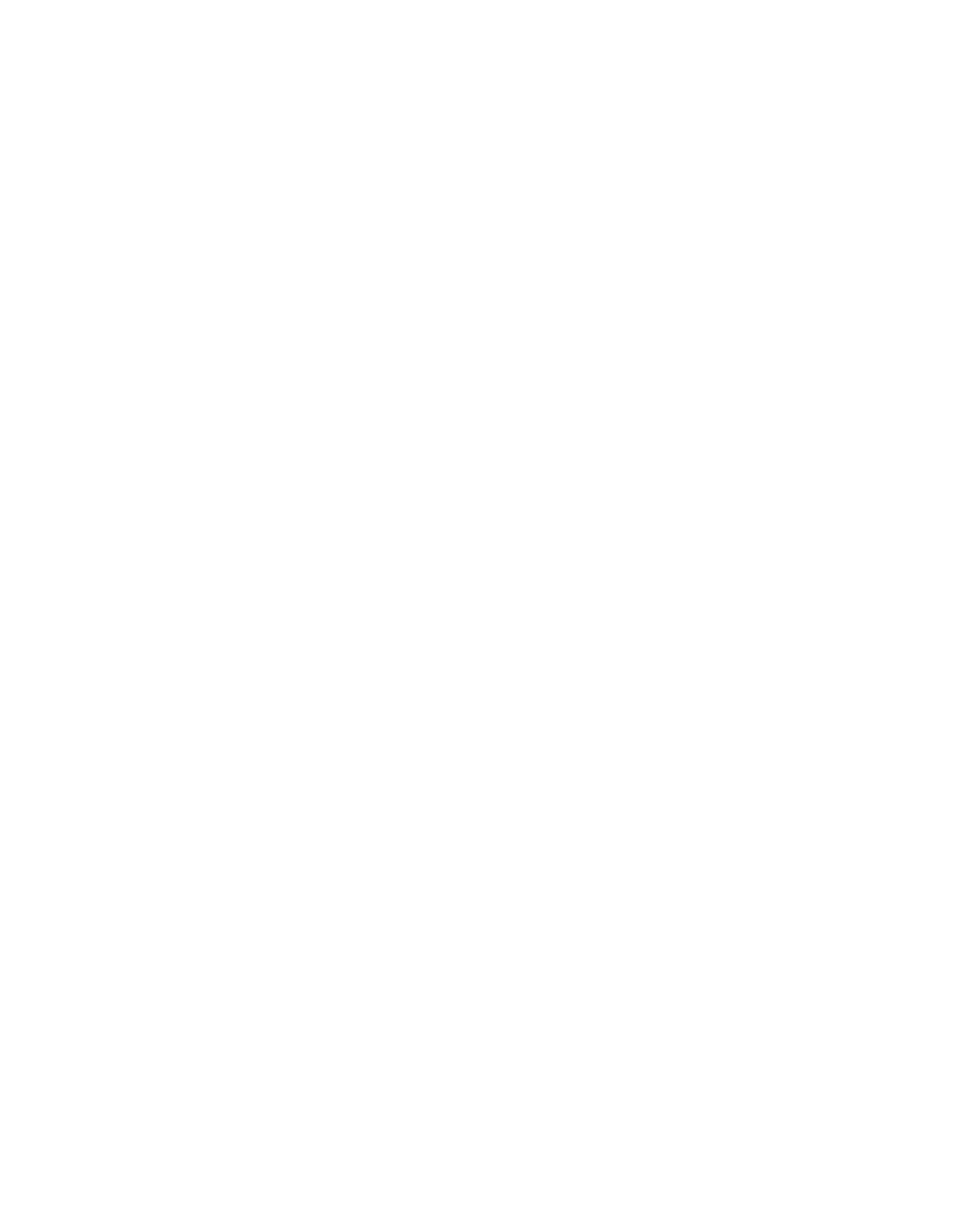Brian Harvey SU-AI

Re: File Transfer Protocol May 28, 1975 Ref: RFC 354, 385, 414, 448, 454, 630, 542, 640 1

## One More Try on the FTP 2

 This is a slight revision of RFC 686, mainly differing in the discussion of print files. Reading several RFCs that I (sigh) never heard of before writing 686 has convinced me that although I was right all along it was for the wrong reasons. The list of reply codes is also slightly different to reflect the four lists in RFCs 354, 454, 542, and 640 more completely. Let me also suggest that if there are no objections before June 1, everyone take it as official that HELP should return 200, that SRVR should be used as discussed below, and that "permanent" 4xx errors be changed to 5xx. And thanks to Jon Postel who just spent all evening helping me straighten this all out. 2a

 Aside from a cry of anguish by the site responsible for the security hassle described below, I've only had one comment on this, which was unfavorable but, alas, unspecific. Let me just say, in the hopes of avoiding more such, that I am not just trying to step on toes for the fun of it, and that I don't think the positive changes to FTP-1 proposed here are necessarily the best possible thing. What they are, I think, is easily doable. The great-FTP-in-the-sky isn't showing any signs of universal acceptability, and it shouldn't stand in the way of solving immediate problems. 2b

## Leaving Well Enough Alone 3

I recently decided it was time for an overhaul of our FTP user and server programs. This was my first venture into the world of network protocols, and I soon discovered that there was a lot we were doing wrong--and a few things that everyone seemed to be doing differently from each other. When I enquired about this, the response from some quarters was "Oh, you're running Version 1!" 4

Since, as far as I can tell, all but one network host are running version 1, and basically transferring files OK, it seems to me that the existence on paper of an unused protocol should not stand in the way of maintaining the current one unless there is a good reason to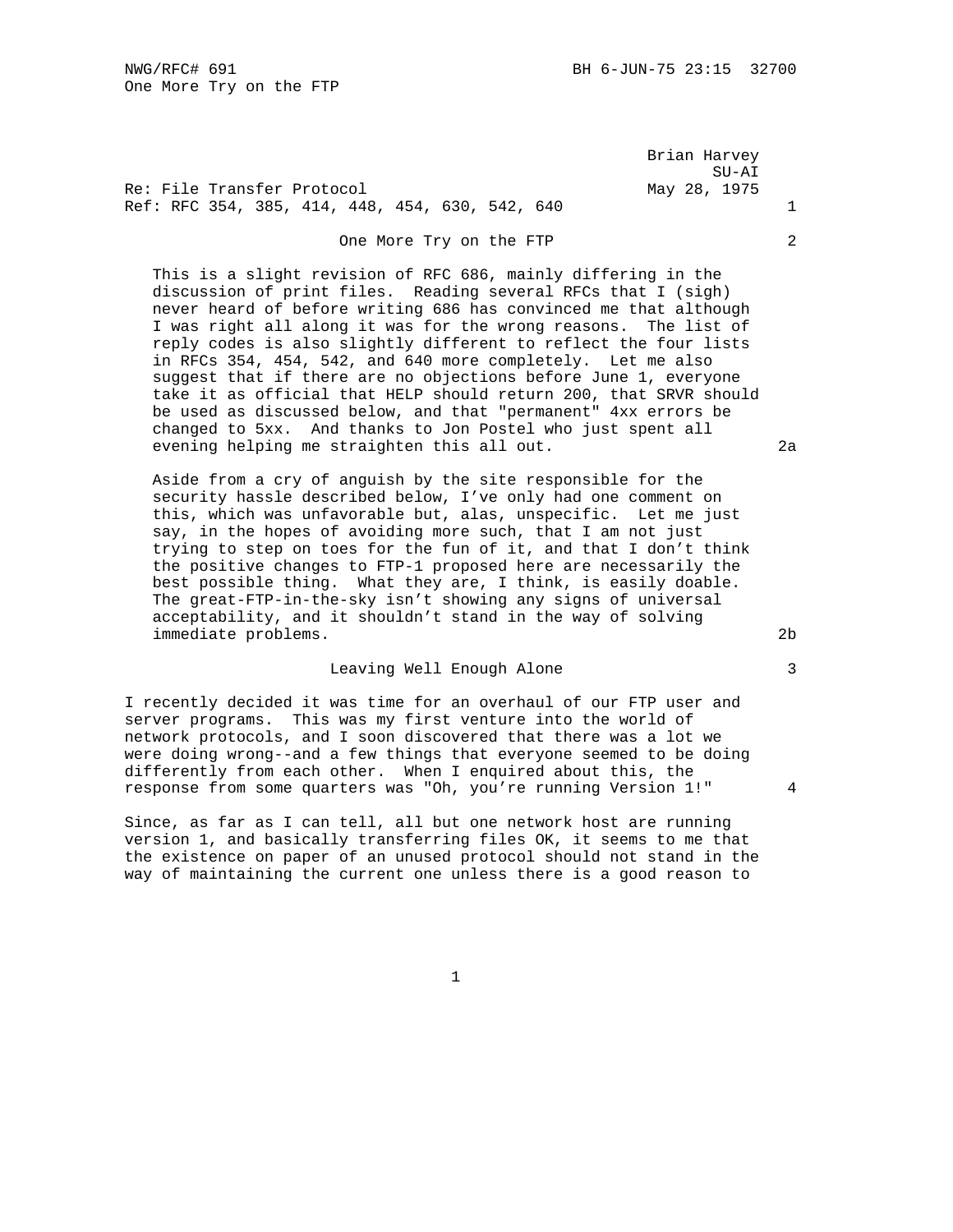One More Try on the FTP

believe that the new one is either imminent or strongly superior or both. (I understand, by the way, that FTP-2 represents a lot of thought and effort by several people who are greater network experts than I, and that it isn't nice of me to propose junking all that work, and I hereby apologize for it.) Let me list what strike me as the main differences in FTP-2 and examine their potential impact on the world. 5

 1. FTP-2 uses TELNET-2. The main advantage of the new Telnet protocol is that it allows flexible negotiation about things like echoing. But the communicators in the case of FTP are computer programs, not people, and don't want any echoing anyway. The argument that new hosts might not know about old Telnet seems an unlikely one for quite some time to come; if TELNET-2 ever does really take over the world, FTP-1 could be implemented in it. 5a

 2. FTP-2 straightens out the "print file" mess. First of all, there are two separate questions here: what command one ought to give to establish a print file transfer, and which end does what sort of conversion. For the second question, although all of the FTP-1 documents are confusing on the subject, I think it is perfectly obvious what to do: if the user specifies, and the server accepts, an ASCII or EBCDIC print file transfer parameter sequence, then the data sent over the network should contain Fortran control characters. That is, the source file should contain Fortran controls, and should be sent over the net as is, and reformatted if necessary not by the SERVER as the protocol says but by the RECIPIENT (server for STOR, user for RETR). (The "Telnet print file" non-issue will be debunked below.) As a non-Fortran-user I may be missing something here but I don't think so; it is just like the well-understood TYPE E in which the data is sent in EBCDIC and the recipient can format it for local use as desired. One never reformats a file from ASCII to EBCDIC at the sending end. Perhaps the confusion happened because the protocol authors had in mind using these types to send files directly to a line printer at the server end, and indeed maybe that's all it's good for and nobody's user program will implement TYPE P RETR. 5b

 As for the specific commands used to negotiate such a transfer, there may currently be some confusion because the most recent FTP-1 document on the subject (RFC 454) invents a new command, FORM, which is not in general use as far as I know. (Most of my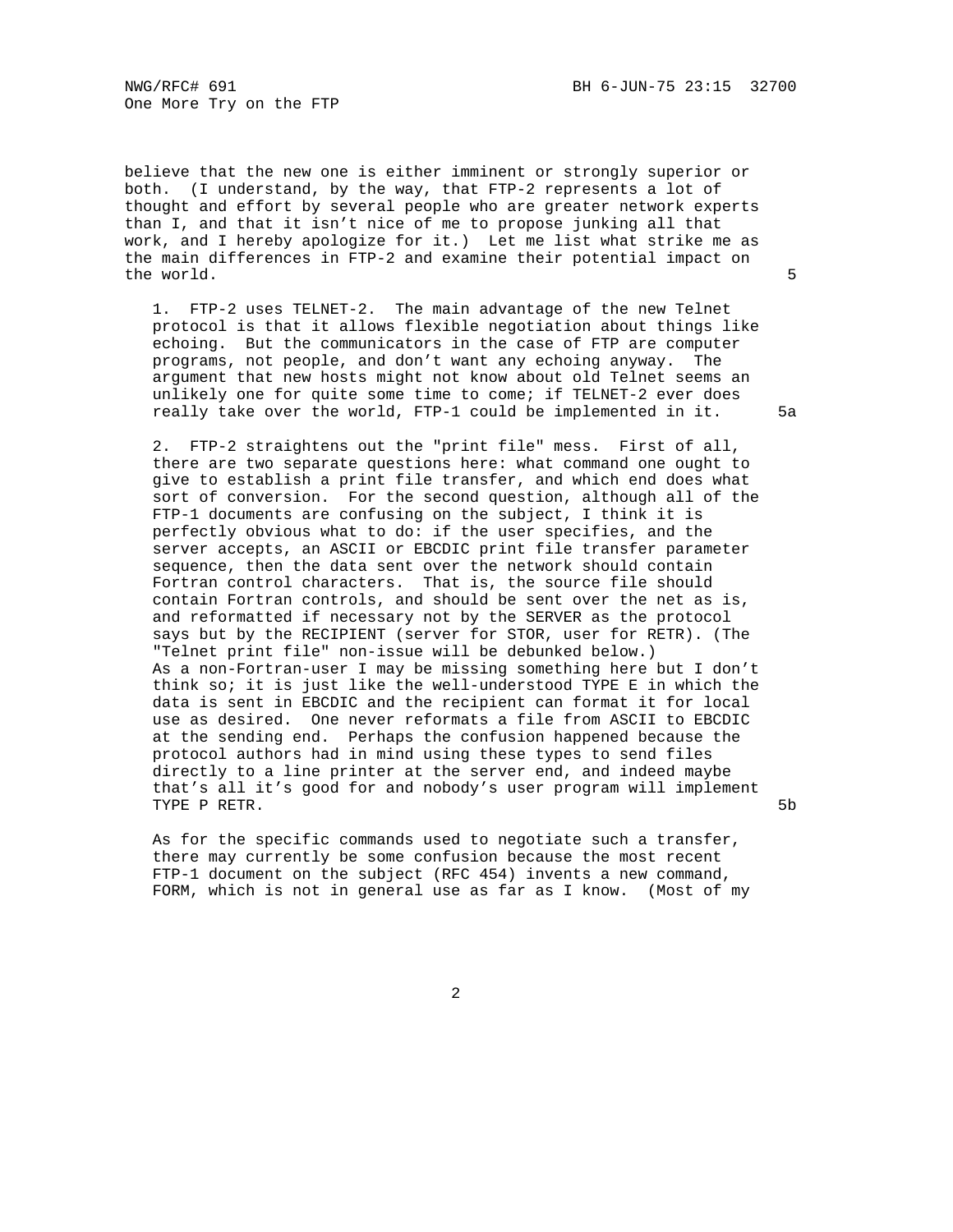experiments have been on PDP-10s; perhaps other systems have adopted this command.) FTP-2 puts the format argument in the TYPE command as a second argument. Either way, using a two-dimensional scheme to specify the combinations of ASCII/EBCDIC and ASA/normal conveys no more information than the present A-P-E-F scheme. FTP-2 also introduces the notion of Telnet formatted vs. non-print files. These types are used when a Telnet format oriented system is sending a file to an ASA oriented one, and the recipient needs to know, not what is coming over the net, but how to solve a local file storage problem. It is unnecessary and unfair for hosts to have to negotiate something which does not acttually affect what gets sent over the net. It is unnecessary because the sending user process (there is no problem if the user process is receiving) need not understand what the issue is, it need only make the server understand by transmitting a message from the human user to the server process. Any TYPE parameter must be understood by both processes even if the user treats it just like some other type. 5c

 To take a specific example, if I want to send an ASCII file to a 360, my FTP user program needs to have built into it the knowledge that there are two TYPEs which are really the same, AN and AT in the FTP-2 notation. If tomorrow someone needs to know the ultimate use of a binary file (for instance, the old PDP-6 DECtape format stores dump files differently from ordinary data files), I will have to add another piece of information to my FTP user and server (maybe they try to read such a file from me). Instead, information which affects only the RECIPIENT of a file, and not the format AS SENT OVER THE NET, should be specified in some form which the sending process can ignore. This is what the SRVR command should be used for. 5d

 If a user at a 360 wants to retrieve a "Telnet print file" from another system, he might tell his FTP user process something like 5e

| TYPE A                                                        |      |
|---------------------------------------------------------------|------|
| DISP PRINT                                                    |      |
| RETR FOO etc.                                                 | 5e 1 |
|                                                               |      |
| (or whatever syntax they use in their FTP). If a user at a 10 |      |
| wants to send such a file to a 360, he would say              | 5f   |

TYPE A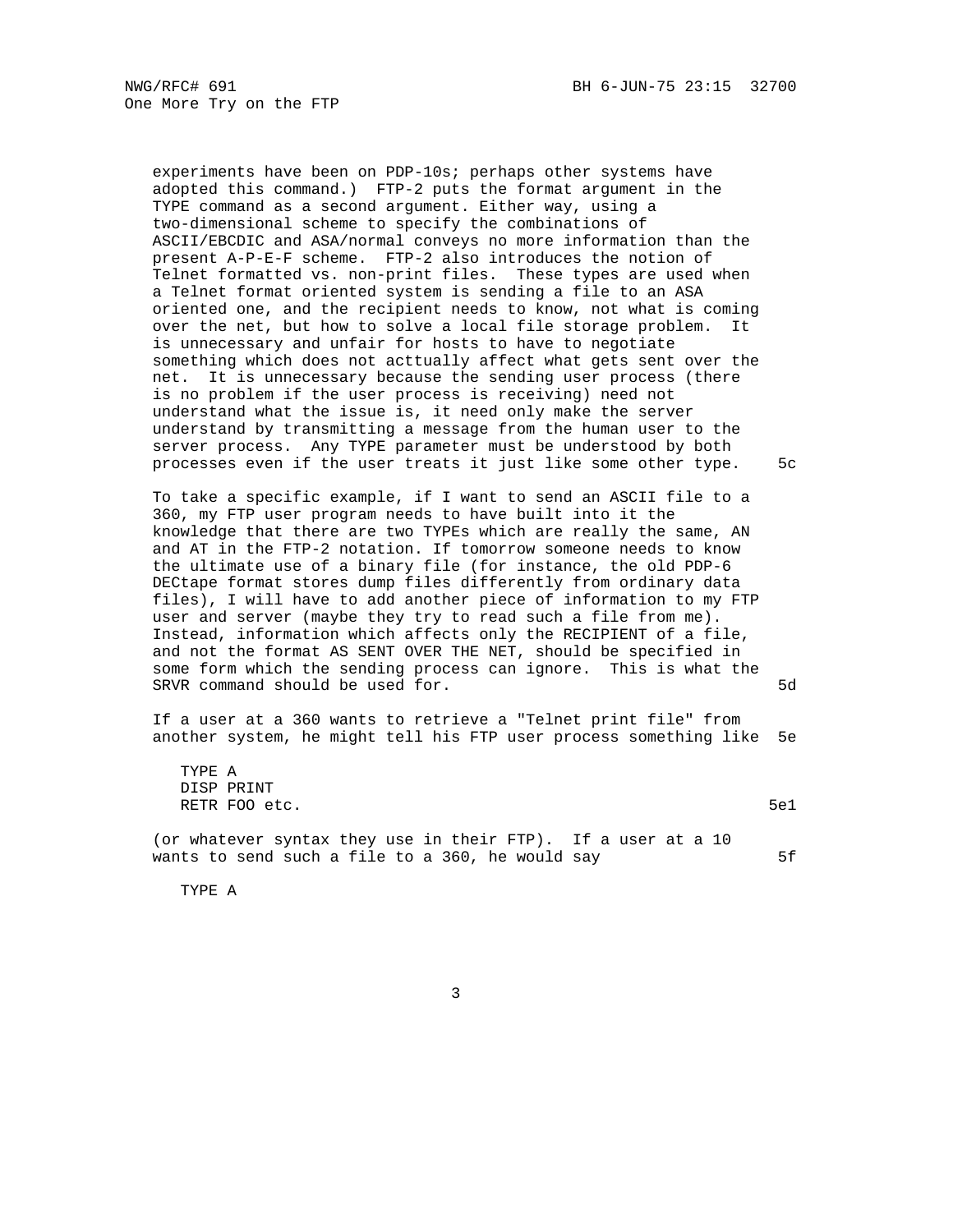NWG/RFC# 691 6-JUN-75 23:15 32700

One More Try on the FTP

 SRVR PRINT STOR FOO etc. 5f1

 His FTP user program would send on the SRVR command without comment. Suppose that the transformation is one which might be used in either direction between the same two hosts. (This is not the case for the Telnet print file thing because two 360s would be using ASA format.) Then the user process could accept the equivalent of DISP PRINT from the user, and if the transfer turned out to be a STOR it would decide to send SRVR PRINT first. In this way the FTP user program can be written so that the human user types the same command regardless of the direction of transfer. 59

 Thus, FTP servers which care about the distinction between Telnet print and non-print could implement SRVR N and SRVR T. Ideally the SRVR parameters should be registered with Jon Postel to avoid conflicts, although it is not a disaster if two sites use the same parameter for different things. I suggest that parameters be allowed to be more than one letter, and that an initial letter X be used for really local idiosyncracies. The following should be considered as registered: 5h

N - Normal. 5h2

 Means to turn off any previous SRVR in effect. (This makes "non-print" the default case, rather than making "Telnet print" and "non-print" equal. It is probably a good idea if a user program can count on being able to turn off an earlier SRVR without having to know a specific inverse for it. Servers which do not implement any other SRVR parameters need not implement SRVR N either; user processes shouldn't send SRVR N just for the hell of it.)

 3. FTP-2 reshuffles reply codes somewhat. There have been four attempts altogether, that I know of, at specifying a list of reply codes: RFCs 354 and 454 for FTP-1, and RFCs 542 and 640 for FTP-2. There is not much to choose from among the first three of these, which are basically the same, except for a slight increase in specificity each time through, e.g., the introduction of reply

T - Telnet print file 5h1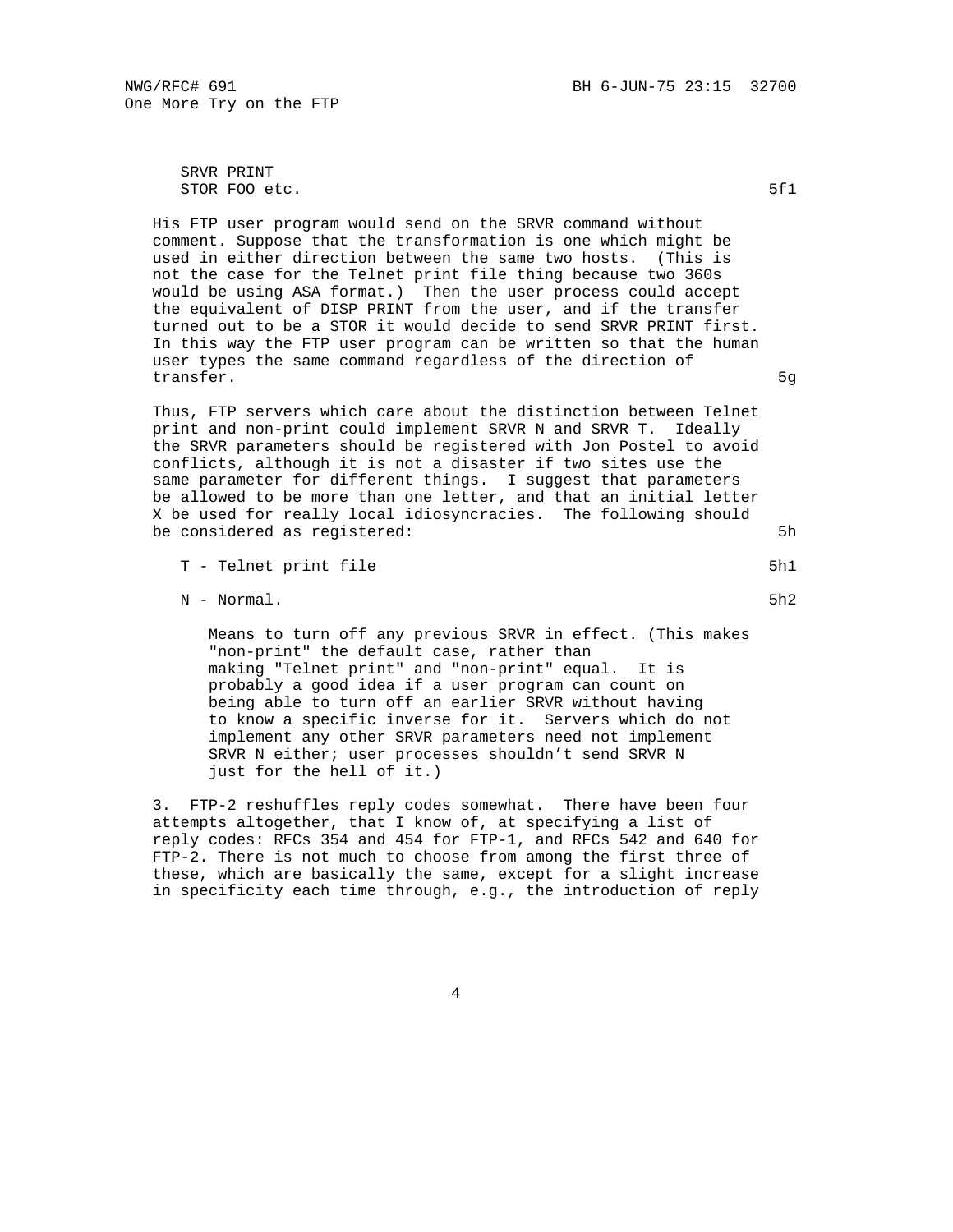code 456 for a rename which fails because a file of the same (new) name already exists. This increased specificity of reply codes doesn't seem to be much of a virtue; if a rename operation fails, it is the human user, not the FTP user program, who needs to know that it was because of a name conflict rather than some other file system error. I am all for putting such information in the text part of FTP replies. Some real problems are actually addressed in the reply code revision of RFC 640, in which the basic scheme for assigning reply code numbers is more rational than either the FTP-1 scheme or the original FTP-2 scheme. However, I think that most of the benefits of RFC 640 can be obtained in a way which does not require cataclysmic reprogramming. More on this below. 51

 4. FTP-2 was established by a duly constituted ARPAnet committee and we are duty-bound to implement it. I don't suppose anyone would actually put it that baldly, but I've heard things which amounted to that. It's silly. The same state of the state of the state of the state of the state of the state o

 5. FTP-2 specifies default sockets for the data connection. Most places use the default sockets already anyway, and it is easy enough to ignore the 255 message if you want to. This is a security issue, of course, and I'm afraid that I can't work up much excitement about helping the CIA keep track of what anti-war demonstrations I attended in 1968 and which Vietnamese hamlets to bomb for the greatest strategic effect even if they do pay my salary indirectly. I could rave about this subject for pages, and probably will if I ever get around to writing an argument against MAIL-2, but for now let me just get one anecdote off my chest: I have access to an account at an ARPAnet host because I am responsible at my own site for local maintenance of a program which was written by, and is maintained by, someone at the other site. However, the other site doesn't really trust us outsiders (the account is shared by people in my position at several other hosts) to protect their vital system security, so every week they run a computer program to generate a new random password for the account (last week's was HRHPUK) and notify us all by network mail. Well, on my system and at least one of the others, that mail isn't read protected. I delete my mail when I read it, but since it is hard enough remembering HRHPUK without them changing it every week, I naturally write it in a file on our system. That file could in principle be read protected but it isn't, since sometimes I'm in someone else's office when I want to use

 $\sim$  5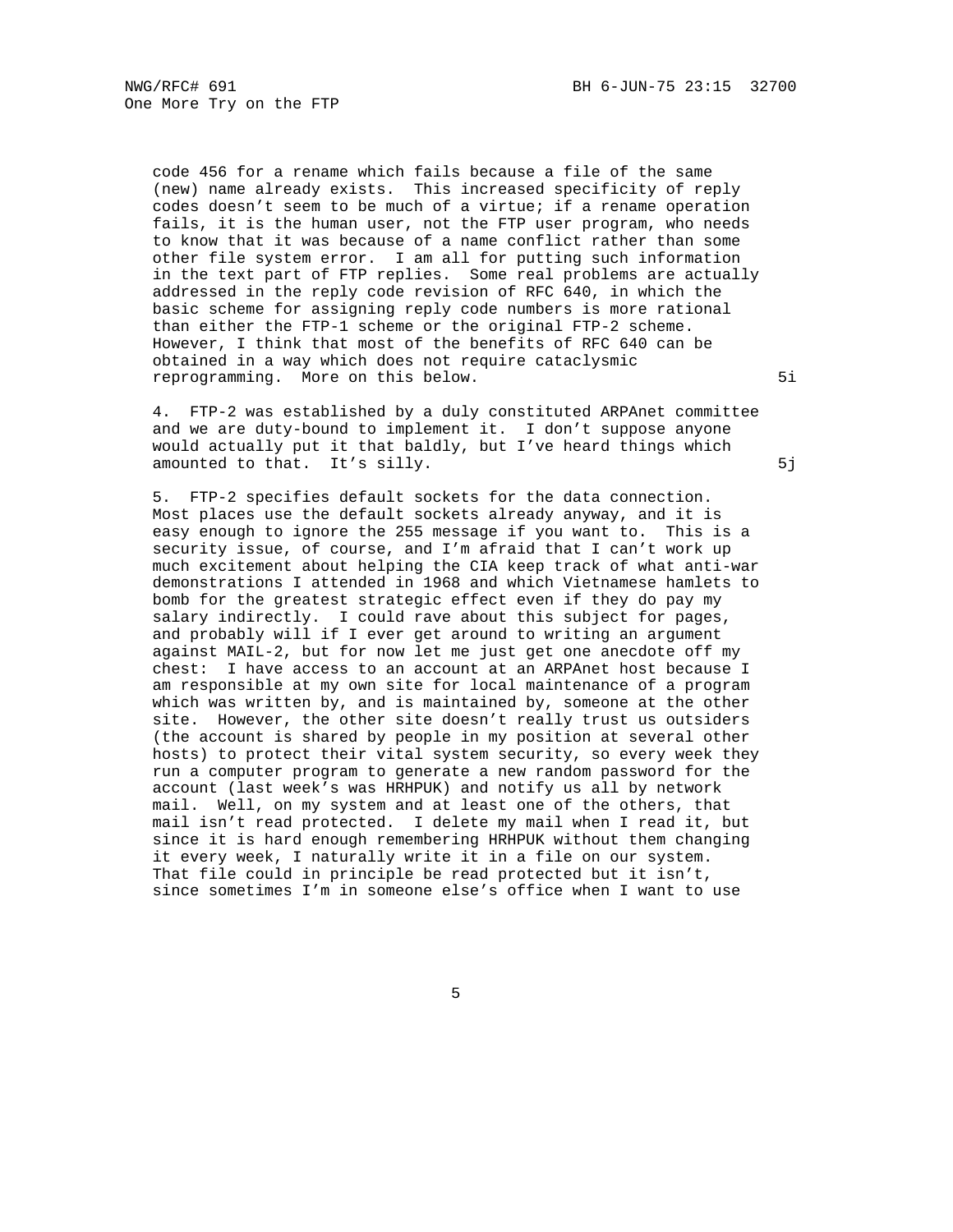it, and the other passwords in it are for open guest accounts which are widely known. Moral #1: Security freaks are pretty weird. Moral #2: If you have a secret don't keep it on the ARPAnet. (In the past week I have heard about two newly discovered holes in TENEX security.) 5k

 6. FTP-2 is available online and FTP-1 isn't, so new hosts can't find out how to do it. Aargh!!! What a reason for doing anything! Surely it would be less costly for someone to type it in again than for everyone to reprogram. Meanwhile these new hosts can ask Jon or Geoff or Bobby or even me for help in getting FTP up. 51

 7. FTP-2 has some changes to the strange MODEs and STRUs. This is another thing I can't get too excited about. We support only MODE S and STRU F and that will probably still be true even if we are forced into FTP-2. If the relatively few people who do very large file transfers need to improve the restart capability, they can do so within FTP-1 without impacting the rest of us. The recent implementation of paged file transfers by TENEX shows that problems of individual systems can be solved within the FTP-1 framework. If the IBM people have some problem about record structure in FTP-1, for example, let them solve it in FTP-1, and whatever the solution is, nobody who isn't affected has to reprogram. 5m

Well, to sum up, I am pretty happy with the success I've had transferring files around the network the way things are. When I do run into trouble it's generally because some particular host hasn't implemented some particular feature of FTP-1, and there's no reason to suppose they'll do it any faster if they also have to convert to FTP-2 at the same time. The main thing about FTP-2, as I said at the beginning, is that its existence is an excuse for not solving problems in FTP-1. Some such problems are quite trivial except for the fact that people are reluctant to go against anything in the protocol document, as if the latter were the Holy Writ. A few actually require some coordinated effort. Here is my problem list: 6

 1. It is almost true that an FTP user program can understand reply codes by the following simple algorithm: 6a

 a. Replies starting with 0 or 1 should be typed out and otherwise ignored. 6a1

 $\sim$  6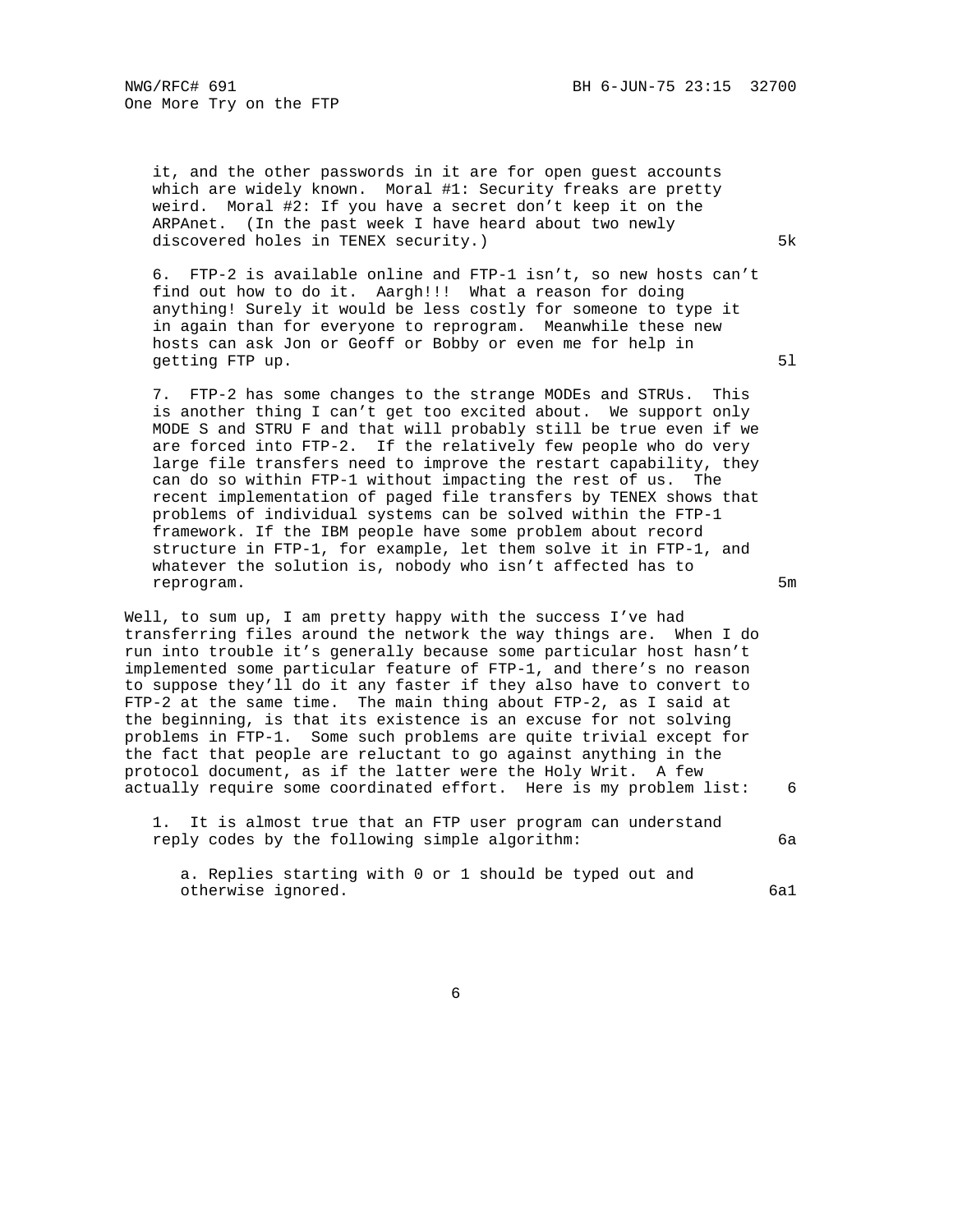b. Replies starting with 2 indicate success (of this step or of the whole operation, depending on the command). 6a2 c. Replies starting with 4 or 5 indicate failure of the command. 6a3 d. Replies starting with 3 are only recognized in three cases: the initial 300 message, the 330 password request, and the 350 MAIL response. (Note that the user program need not distinguish which 300 message it got, merely whether or not it is expecting one right now.) 6a4 The only real problem with this, aside from bugs in a few servers whose maintainers tell me they're working on it, is the HELP command, which is not in the original protocol and which returns 0xx, 1xx, or 2xx depending on the server. (Sometimes more than one message is returned.) The word from one network protocol expert at BBN is that (a) 050 or 030 is the correct response to HELP, and (b) there is a perfectly good mechanism in the protocol for multi-line responses. Unfortunately this does not do much good in dealing with reality. There seems to be a uniform procedure for handling the STAT command: 6b 151 information 151 information 151 ... 151 information 200 END OF STATUS 6b1 which fits right in with the above algorithm. This is despite the fact that 1xx is supposed to constitute a positive response to a command like STAT, so that according to RFC 354 it ought to  $\epsilon$  6cm  $\epsilon$  6cm  $\epsilon$  6cm  $\epsilon$  6cm  $\epsilon$  6cm  $\epsilon$  6cm  $\epsilon$  6cm  $\epsilon$  6cm  $\epsilon$  6cm  $\epsilon$  6cm  $\epsilon$  6cm  $\epsilon$  6cm  $\epsilon$  6cm  $\epsilon$  6cm  $\epsilon$  6cm  $\epsilon$  6cm  $\epsilon$  6cm  $\epsilon$  6cm  $\epsilon$  6cm  $\epsilon$  6cm  $\epsilon$  6cm  $\epsilon$  6cm  $\epsilon$  6cm  $\epsilon$  6cm  $\epsilon$  151-information information ... 151 information 6cl

 instead. RFC 414, which approves of the 200 reply for STAT, also gives 200 for HELP. (It seems to me, by the way, that 050 and 030 aren't good enough as responses to HELP since they "constitute neither a positive nor a negative acknowledgement" of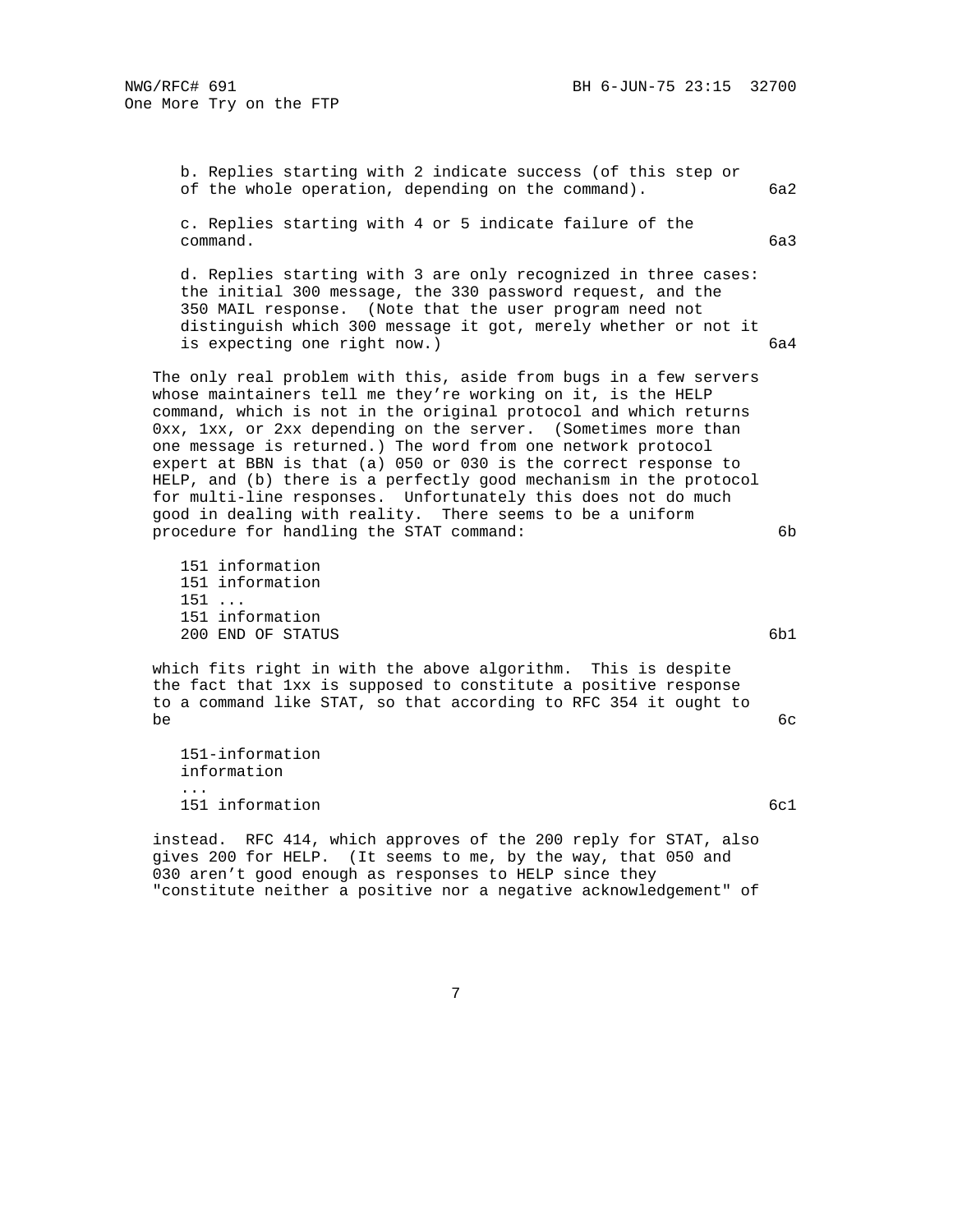One More Try on the FTP

 the HELP command and thus don't tell the user program when it ought to ask the human user what to do next.) I suggest that, despite RFC 354, a 200 response be given by all servers at the end of whatever other HELP it gives as of, let's say, June 1. The alternatives are either to let the current rather chaotic situation continue forever while waiting for FTP-2, or to try to standardize everyone on a multi-line 1xx for both HELP and STAT. I'm against changing STAT, which works perfectly for everyone as far as I can tell, and it should be clear that I'm against waiting for FTP-2. Unfortunately there is no real mechanism for "officially" adopting my plan, but I bet if TENEX does it on June 1 the rest of the world will come along. 6d

 2. Another reply code problem is the use of 9xx for "experimental" replies not in the protocol. This includes the BBN mail-forwarding message and one other that I know of. This procedure is sanctioned by RFC 385, but it seems like a bad idea to me. For one thing, the user program has no way of knowing whether the reply is positive, negative, or irrelevant. The examples I've been burned by all should have been 0xx messages. I propose that all such messages be given codes in the 000-599 range, chosen to fit the scheme given above for interpreting reply codes. x9x or xx9 could be used to indicate experiments. 6e

 3. One more on reply codes: RFC 630 (the one about the TENEX mod to the reply codes for MAIL and MLFL) raises the issue of "temporary" versus "permanent" failures within the 4xx category. RFC 640 deals with this question in the FTP-2 context by changing the meaning of 4xx and 5xx so that the former are for temporary errors and the latter are for permanent errors. I like this idea, and I think it could easily be adapted for FTP-1 use in a way which would allow people to ignore the change and still win. At present, I believe that the only program which attempts to distinguish between temporary and permanent errors is the TENEX mailer. For other programs, no distinction is currently made between 4xx and 5xx responses; both indicate failure, and any retrials are done by the human user based on the text part of the message. A specific set of changes to the reply codes is proposed below. 6f

 Perhaps I should make a few more points about RFC 640, since it's the best thing about FTP-2 and the only argument for it I find at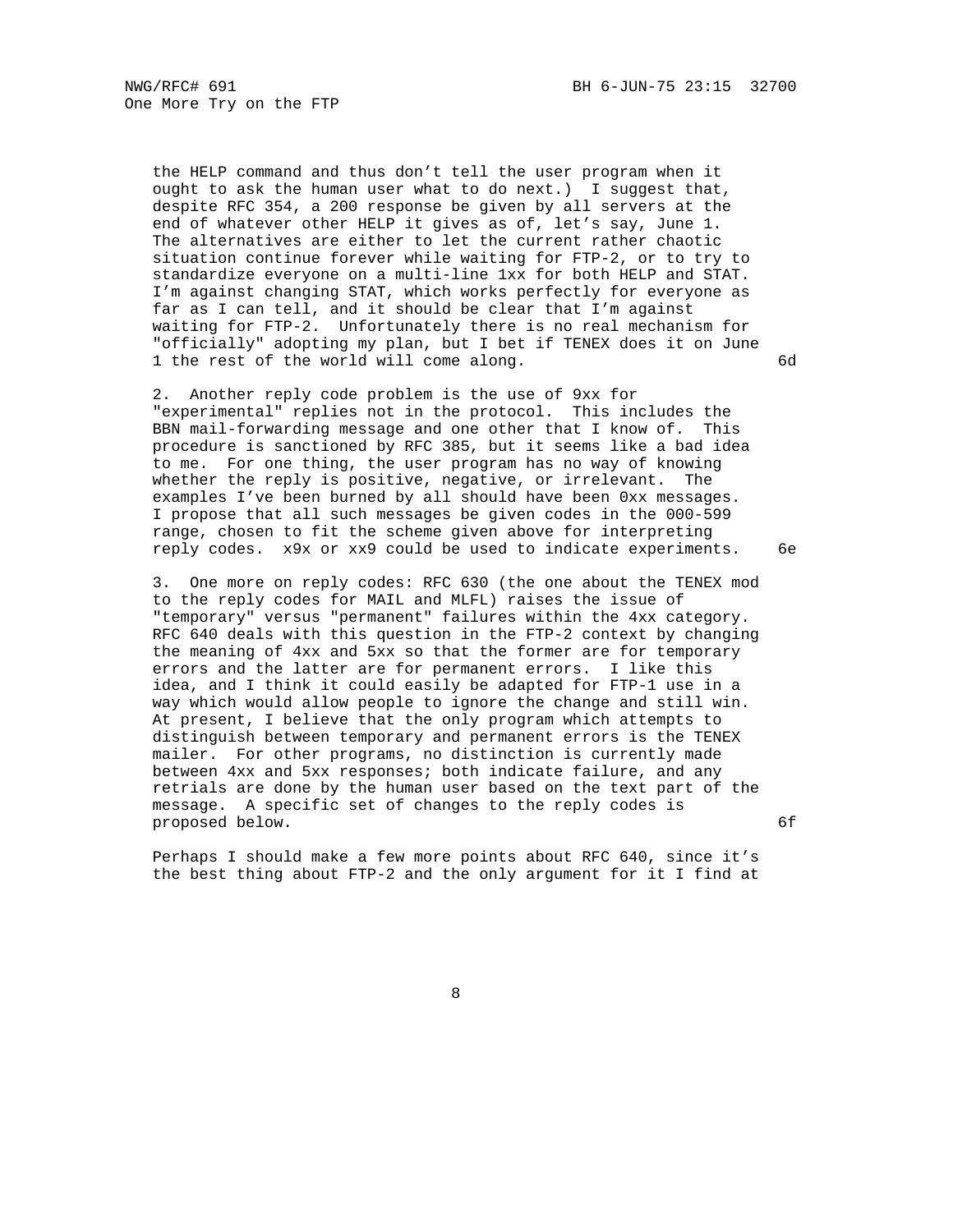all convincing. Let me try to pick out the virtues of 640 and indicate how they might be achieved in FTP-1. 6g

 a. The 3xx category is used uniformly for "positive intermediate replies" where further negotiation in the Telnet connection is required, as for RNFR. I'm afraid this one can't be changed without affecting existing user programs. (One of my goals here is to enable existing user programs to work while some servers continue as now and others adopt the suggestions I make below.) However, although this 3xx idea is logically pleasing, it is not really necessary for a simple-minded user program to be able to interpret replies. The only really new 3xx in RFC 640 is the 350 code for RNFR. But this would only be a real improvement for the user program if there were also a 2xx code which might be returned after RNFR, which is not the case. 640 also abolishes the 300 initial connection message with 220, but again there is clearly no conflict here.  $6g1$ 

 b. The use of 1xx is expanded to include what is now the 250 code for the beginning of a file transfer. The idea is that a 1xx message doesn't affect the state of the user process, but this is not really true. Consider the file transfer commands. The state diagram on page 13 of RFC 640 is slightly misleading. It appears as if 1xx replies are simply ignored by the user program. In reality, that little loop hides a lot of work: the file transfer itself! If the server replied to the file transfer command immediately with a 2xx message, it would be a bug in the server, not a successful transfer. The real state diagram is more like 6g2

B --> cmd --> W --> 1 --> W --> 2 --> S

 (with branches out from the "W"s for bad replies). It should be clear from this diagram that the user program, if it trusts the server to know what it's doing, can expect a 2xx instead of the 1xx without getting confused, since it knows which of the W states it's in. In fact, the use of 1xx in file transfer is very different from its other uses, which are indeed more like the 0xx and 1xx replies in FTP-1. I'd call this particular point a bug in RFC 640.

c. Automatic programs which use FTP (like mailers) can decide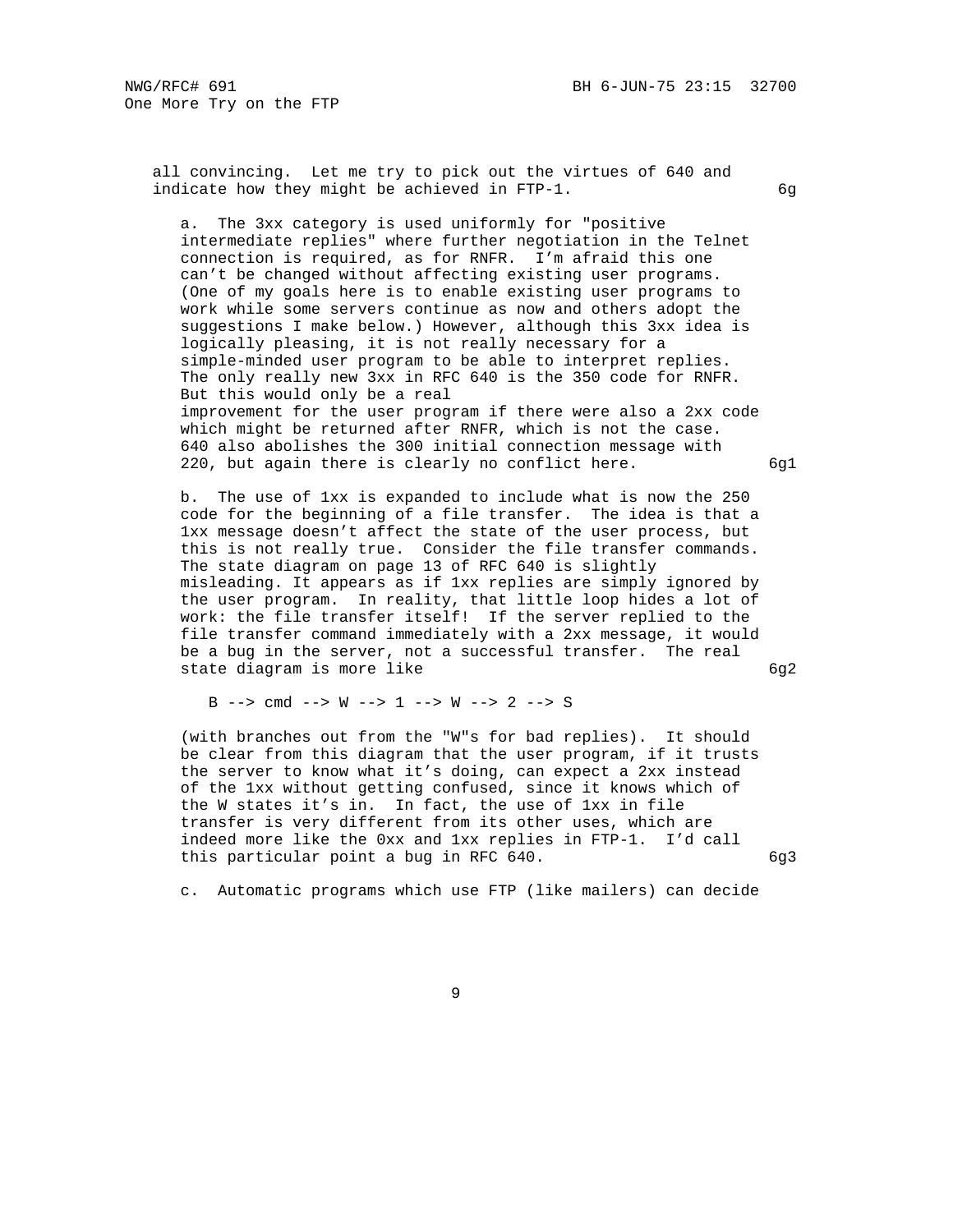whether to queue or abandon an unsuccessful transfer based on the distinction between 4xx and 5xx codes. I like this idea, although those temporary errors virtually never happen in real life. This could be accomplished in FTP-1 by moving many of the 4xx replies to 5xx. Mailers would be modified to use the first digit to decide whether or not to retry. This scheme does not cause any catastrophes if some server is slow in converting; it merely leads to unnecessary retries. A few CPU cycles would be wasted in the month following the official switch. Thus, this feature is very different from (a) and (b), which could lead to catastrophic failures if not implemented all at once. (Yes, I know that FTP-2 is supposed to be done on a different ICP socket. I am not discussing FTP-2 but whether its virtues can be transferred to FTP-1.) The specific codes involved are listed below. 6g4

 d. The use of the second digit to indicate the type of message. (The proposed division is not totally clean; for example, why is 150 ("file status okay; about to open data connection") considered to be more about the file system than about the data connection?) This can easily be done, since the second digit is not currently important to any user process--the TENEX mailer is, in this plan, already due for modification because of (c). Since this is mostly an aesthetic point, I'm hesitant to do it if it would be difficult for anyone. In particular, I would want to leave the 25x messages alone, in case some user programs distinguish these. This is especially likely for the ones which are entirely meant for the program: 251 and 255. Therefore I propose that if this idea is adopted in FTP-1 the meanings of x2x and x5x be interchanged. This proposal is reflected in the specific list below. 6g5

Let me summarize the specific changes to FTP-1 I'd like to see made, most of which are merely documentation changes to reflect reality: 7

 1. HELP should return 200. All commands should return 2xx if successful, and I believe all do except HELP.  $7a$ 

 2. The definition of 1xx messages should be changed to read: "Informative replies to status inquiries. These constitute neither a positive nor a negative acknowledgment." 7b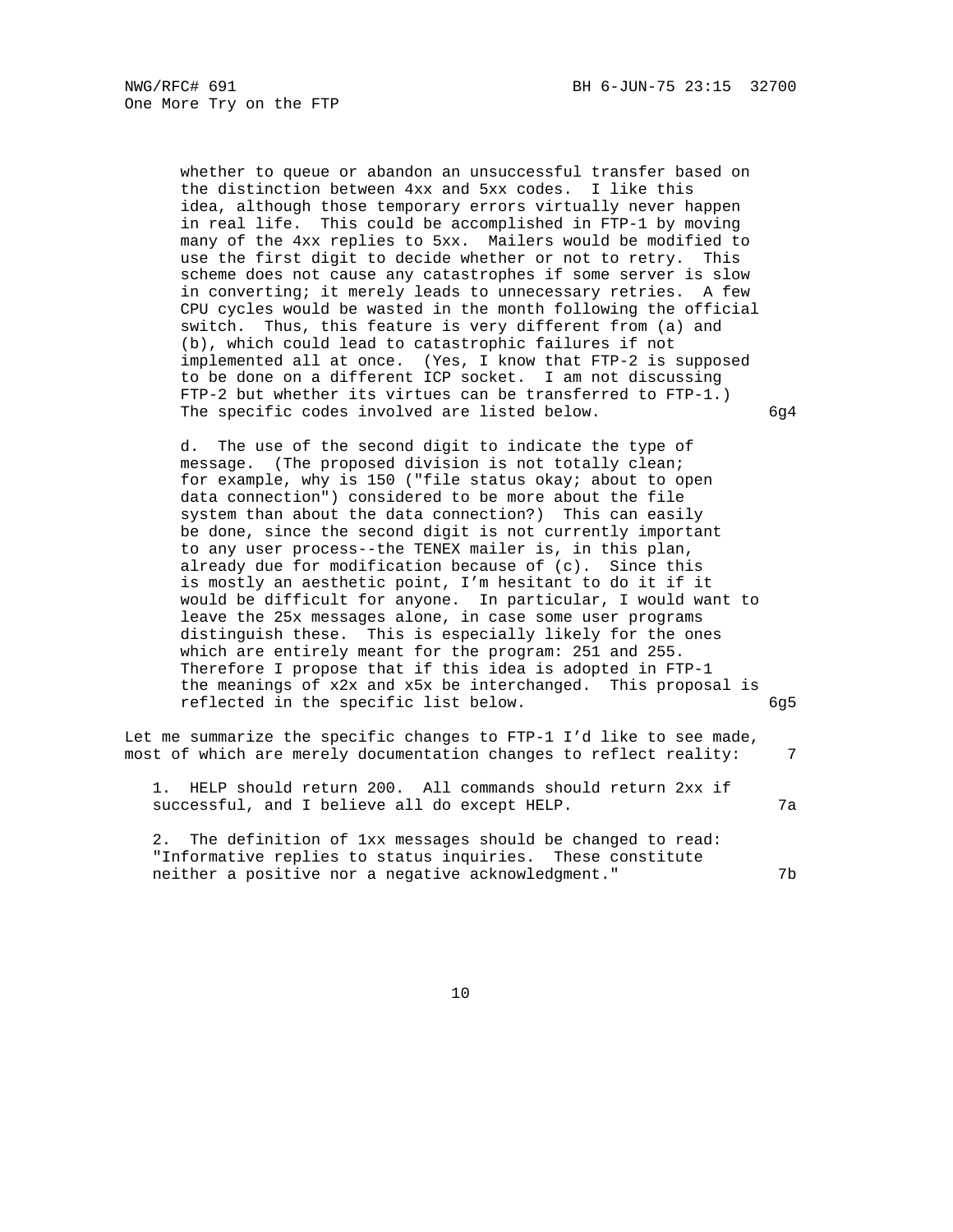One More Try on the FTP

 3. Experimental reply codes should be of the form x9x or xx9, where the first digit is chosen to reflect the significance of the reply to automated user programs. Reply codes greater than 599 are not permitted. The xx9 form should be used if the reply falls into one of the existing categories for the second digit. User programs are encouraged to determine the significance of the reply from the first digit, rather than requiring a specific reply code, when possible. The contract of the contract of the contract of the contract of the contract of the contract of the contract of the contract of the contract of the contract of the contract of the contract of the

 4. The STAT command with no argument is considered a request for a directory listing for the current working directory, except that it may be given along with TELNET SYNCH while a transfer is in progress, in which case it is a request for the status of that transfer. (Everyone seems to do the first part of this. I'm not sure if anyone actually implements the second. This is just getting the protocol to agree with reality.) The reply to a STAT command should be zero or more 1xx messages followed by a 200. 7d

 5. TYPEs P and F mean that the source file contains ASA control characters and that the recipient program should reformat it if necessary. Servers which care about Telnet-print vs. non-print should implement SRVR T and SRVR N. All user processes should provide a way for the human user to specify an arbitrary SRVR command. The command of the command of the command of the command of the command of the command of the community of the community of the community of the community of the community of the community of the community of the

 6. (This is just a resolution of a loose end in documentation.) Nested reply codes are not allowed. I don't think this really needs more discussion; they never happen and can't possibly work, and FTP user programs shouldn't have to worry about them.  $7f$ 

 Here is a list of the current FTP-1 replies, and how they should be renumbered for the new scheme. The changes from 4xx to 5xx should be REQUIRED as of June 1; changes in the second or third digit are not so important. (As explained above, it will not be catastrophic even if some hosts do not meet the requirement.) The list also contains one new possible reply adapted from RFC 640. Replies invented in RFC 454 are so noted; since some of them are for commands largely not implemented like REIN, they may be irrelevant. 7g

OLD NEW TEXT

7g1

0x0 0x0 (These messages are not very well defined nor very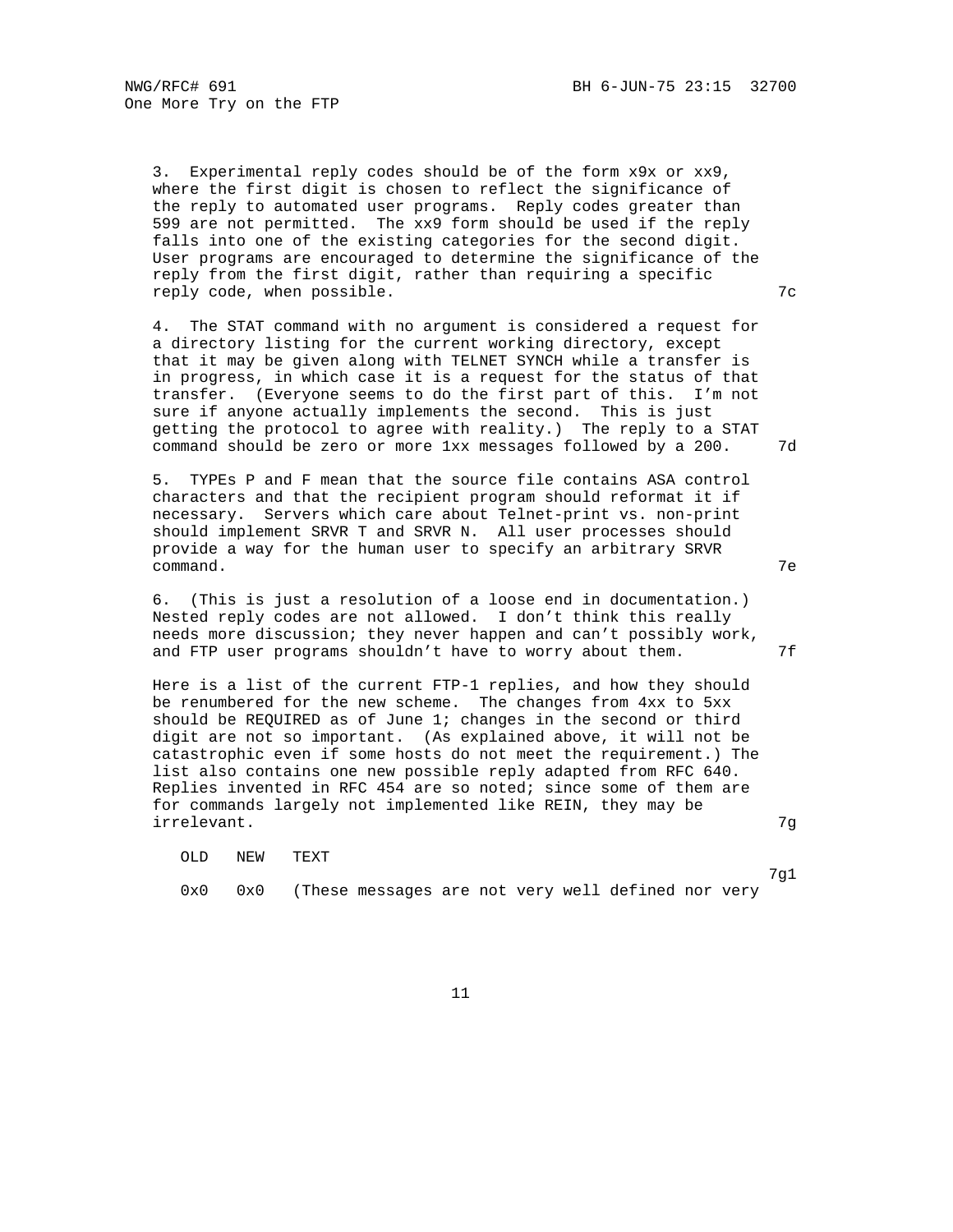| 100<br>in  | 110  | important. Servers should use their judgment.)<br>System status reply. (Since nobody does STAT as                                                                                         |     |
|------------|------|-------------------------------------------------------------------------------------------------------------------------------------------------------------------------------------------|-----|
|            |      | the protocol, this may be a moot point.)                                                                                                                                                  |     |
| 110        | 111  | System busy doing (This RFC 454 message could<br>easily be considered an example of the one above,<br>but since the 454 authors want to distinguish it,<br>here it is in another number.) |     |
| 150<br>it  | 150  | "File status reply." (If this were really that,                                                                                                                                           |     |
|            |      | would be switched to 120, but I believe what is                                                                                                                                           |     |
| meant      |      |                                                                                                                                                                                           |     |
|            |      | is the response to a bare STAT in mid-transfer,                                                                                                                                           |     |
| which      |      |                                                                                                                                                                                           |     |
|            |      | is more a connection status reply than a file                                                                                                                                             |     |
| status     |      |                                                                                                                                                                                           |     |
|            |      | reply.)                                                                                                                                                                                   |     |
| 151        | 121  | Directory listing reply.                                                                                                                                                                  |     |
| 200        | 200  | Last command ok.                                                                                                                                                                          |     |
| 201        | 251  | ABOR ok.                                                                                                                                                                                  | 7g2 |
| 202        | 252  | ABOR ignored, no transfer in progress.                                                                                                                                                    |     |
| new        | 206  | Command ignored, superfluous here.                                                                                                                                                        |     |
| 230        | 230  | Login complete.                                                                                                                                                                           |     |
| 231        | 231  | Logout complete. (RFC 454: Closing connection.)                                                                                                                                           |     |
| 232        | 232  | Logout command will be processed when transfer is<br>complete.                                                                                                                            | 7g3 |
| 233        | 233  | Logout complete, parameters reinitialized.<br>(RFC                                                                                                                                        |     |
| 454        |      | for REIN)                                                                                                                                                                                 | 7g4 |
| 250        | 250  | Transfer started correctly.                                                                                                                                                               |     |
| 251        | 251  | $MARK$ $yyyy = mmmm$                                                                                                                                                                      |     |
| 252        | 252  | Transfer completed ok.                                                                                                                                                                    |     |
| 253        | 223  | Rename ok.                                                                                                                                                                                |     |
| 254        | 224  | Delete ok.                                                                                                                                                                                |     |
| 255        | 255  | SOCK nnnn                                                                                                                                                                                 |     |
| 256        | 256  | Mail completed ok.                                                                                                                                                                        |     |
| 300        | 300  | Connection greeting                                                                                                                                                                       |     |
| 301        | 301  | Command incomplete (no crlf)                                                                                                                                                              |     |
| 330        | 330  | Enter password                                                                                                                                                                            | 7g5 |
| 331        | 331  | Enter account (RFC 454)                                                                                                                                                                   |     |
| 350        | 350  | Enter mail.                                                                                                                                                                               | 7g6 |
| 400        | huh? | "This service not implemented." I don't                                                                                                                                                   |     |
| understand |      |                                                                                                                                                                                           |     |
|            |      | this; how does it differ from 506?<br>If it means no                                                                                                                                      |     |